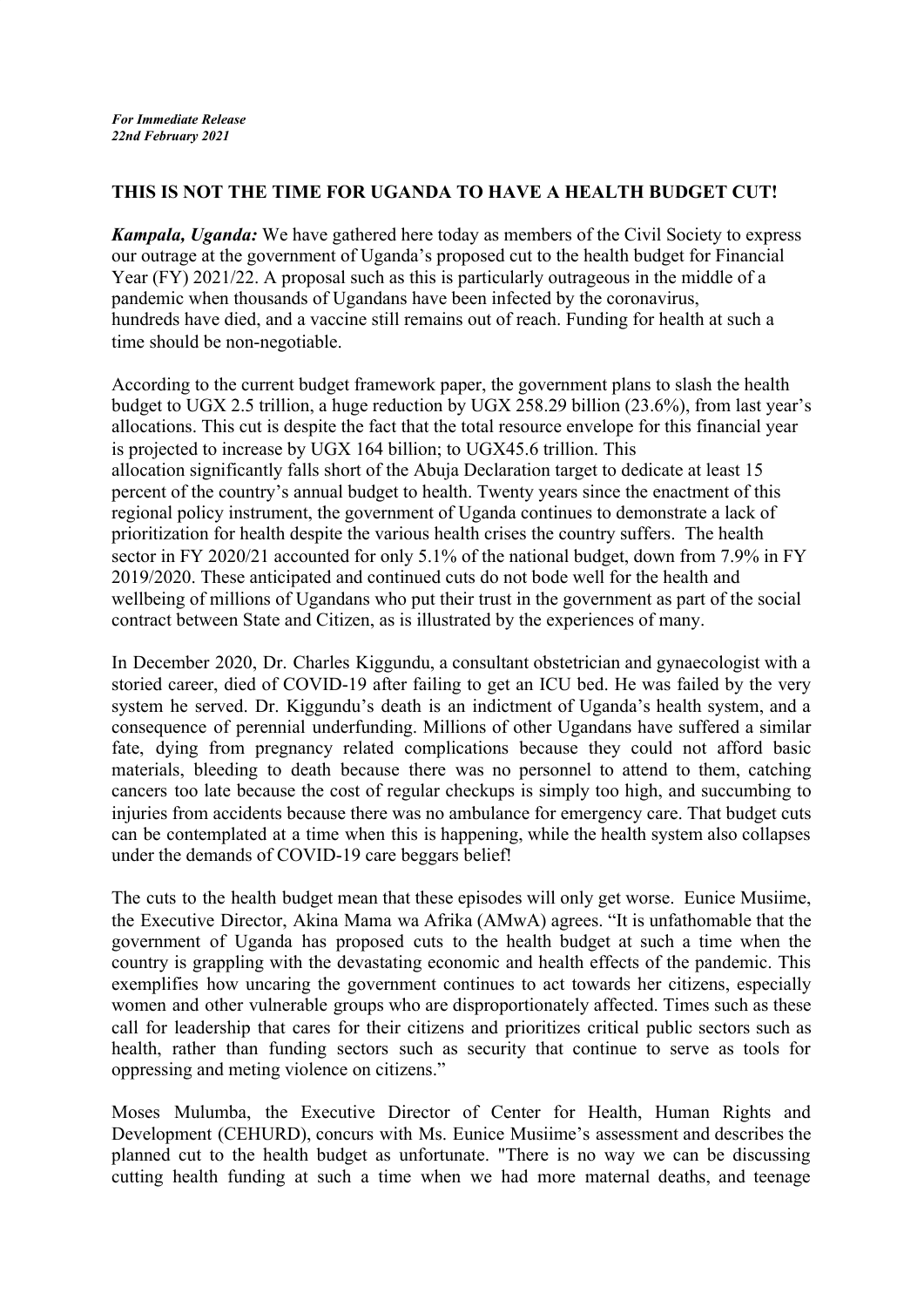pregnancies recorded during the COVID-19 lockdown. The impacts of these unfortunate situations are long lasting, which makes the health sector, particularly maternal health, vulnerable."

On the heels of the 2020 judgment by the Constitutional Court in the Petition 16 maternal health case where orders were handed down to the government to increase allocations to the health budget for maternal health, the proposed cuts to the budget border on impunity. "It is actually contempt of Court for the government to fail to give resources that the courts have talked about in the judgment. It is not just a moral, but a legal obligation, for the State to add more resources to the sector but more specifically to ensure that these resources get into maternal health," Mulumba adds.

A cut to the health budget should be seen for exactly what it is; a dereliction of duty by the State, and a betrayal of the promise to secure the future of Ugandans. At a time when all countries are looking inward and catering to their citizens' welfare, the Government of Uganda needs to step up to its sworn duty to protect Ugandans. We therefore demand;

- 1. That the proposal to cut funding to the health budget by any proportion be abandoned forthwith, and the government should instead heed the orders of the Constitutional Court delivered in the 2020 judgement in the Petition 16 case to "prioritize and provide sufficient funds in the national budget for maternal health care."
- 2. That the Government increase allocations to the health budget in fulfilment of the commitments made as a signatory to the Abuja Declaration pledging to increase the proportion of its health expenditure to at least 15 percent of the annual budget.
- 3. That the Government reduces and re-allocates spending on nonurgent and wasteful budget priorities like military spending and expensive vehicles for Members of Parliament in favor of social development, particularly health, as stipulated in the Maputo Protocol to which Uganda is a signatory.
- 4. For the government to re-assess resource mobilization and spending policies to rely less on debt and private capital, and to focus instead on stemming the loss of resources through illicit financial flows. The 2 trillion shillings Uganda loses every year are almost sufficient to fund the entire annual health budget and provides a pathway for the country to wean itself from donor dependency.
- 5. The government fast tracks and prioritizes the acquisition of COVID-19 vaccines for Ugandans as the robustness of the health system in particular, and the recovery of all development sectors in Uganda depend on defeating the coronavirus pandemic.
- 6. The government prioritizes the urgent need to address service delivery constraints at decentralized levels in the wake of the formation of new cities and districts, ensures better health services delivery in all remote areas across the country, prioritizes implementation of Universal Health Coverage through fast-tracking the National Health Insurance Scheme (NHIS) and provision of funding, and strengthens the provision of basic health services and reproductive health products and services for women.

*Ends.*